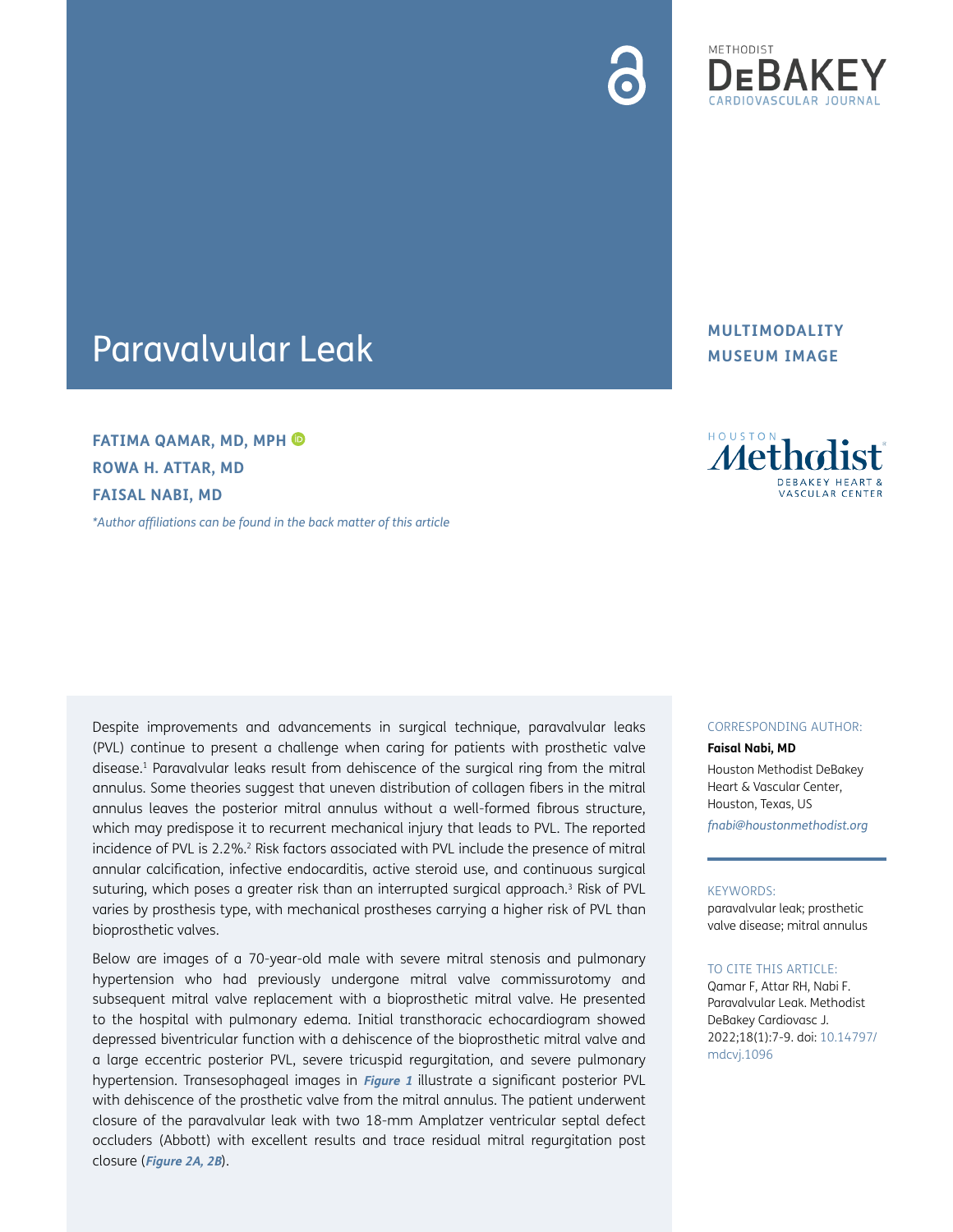

<span id="page-1-3"></span>**Figure 1 (A)** 3-dimensional (3D) enface view of the mitral valve (MV) with the aortic valve (AV) seen in the 12 o'clock position. The mitral bioprosthesis is visualized with a paravalvular defect located posteromedially (red arrow). **(B)** 3D Trueview image of the mitral valve showing eccentric systolic flow through the paravalvular defect.



**Figure 2 (A, B)** A 3-dimensional enface view of the mitral valve with two Amplatzer ventricular septal defect (Abbott) devices (yellow arrow) well seated within the paravalvular defect. Panel B shows a small amount of residual paravalvular leak. AV: aortic valve; MV: mitral valve

# <span id="page-1-4"></span>**COMPETING INTERESTS**

The authors have no competing interests to declare.

# <span id="page-1-5"></span>**AUTHOR AFFILIATIONS**

#### **Fatima Qamar, MD, MPH** *[orcid.org/0000-0002-6035-5706](https://orcid.org/0000-0002-6035-5706)*

Houston Methodist DeBakey Heart & Vascular Center, Houston, Texas, US

#### **Rowa H. Attar, MD**

Houston Methodist DeBakey Heart & Vascular Center, Houston, Texas, US

#### **Faisal Nabi, MD**

Houston Methodist DeBakey Heart & Vascular Center, Houston, Texas, US

### **REFERENCES**

- <span id="page-1-0"></span>1. **Ruiz CE, Hahn RT, Berrebi A,** et al. Clinical Trial Principles and Endpoint Definitions for Paravalvular Leaks in Surgical Prosthesis: An Expert Statement. J Am Coll Cardiol. 2017 Apr 25;69(16):2067-87. doi: *[10.1016/j.](https://doi.org/10.1016/j.jacc.2017.02.038) [jacc.2017.02.038](https://doi.org/10.1016/j.jacc.2017.02.038)*
- <span id="page-1-1"></span>2. **Duncan BF, McCarthy PM, Kruse J,** et al. Paravalvular regurgitation after conventional aortic and mitral valve replacement: A benchmark for alternative approaches. J Thorac Cardiovasc Surg. 2015 Oct;150(4):860-8.e1. doi: *[10.1016/j.jtcvs.2015.06.047](https://doi.org/10.1016/j.jtcvs.2015.06.047)*
- <span id="page-1-2"></span>3. **Vongpatanasin W, Hillis LD, Lange RA.** Prosthetic heart valves. New Engl J Med. 1996 Aug 8;335(6):407-16. doi: *[10.1056/NEJM199608083350607](https://doi.org/10.1056/NEJM199608083350607)*